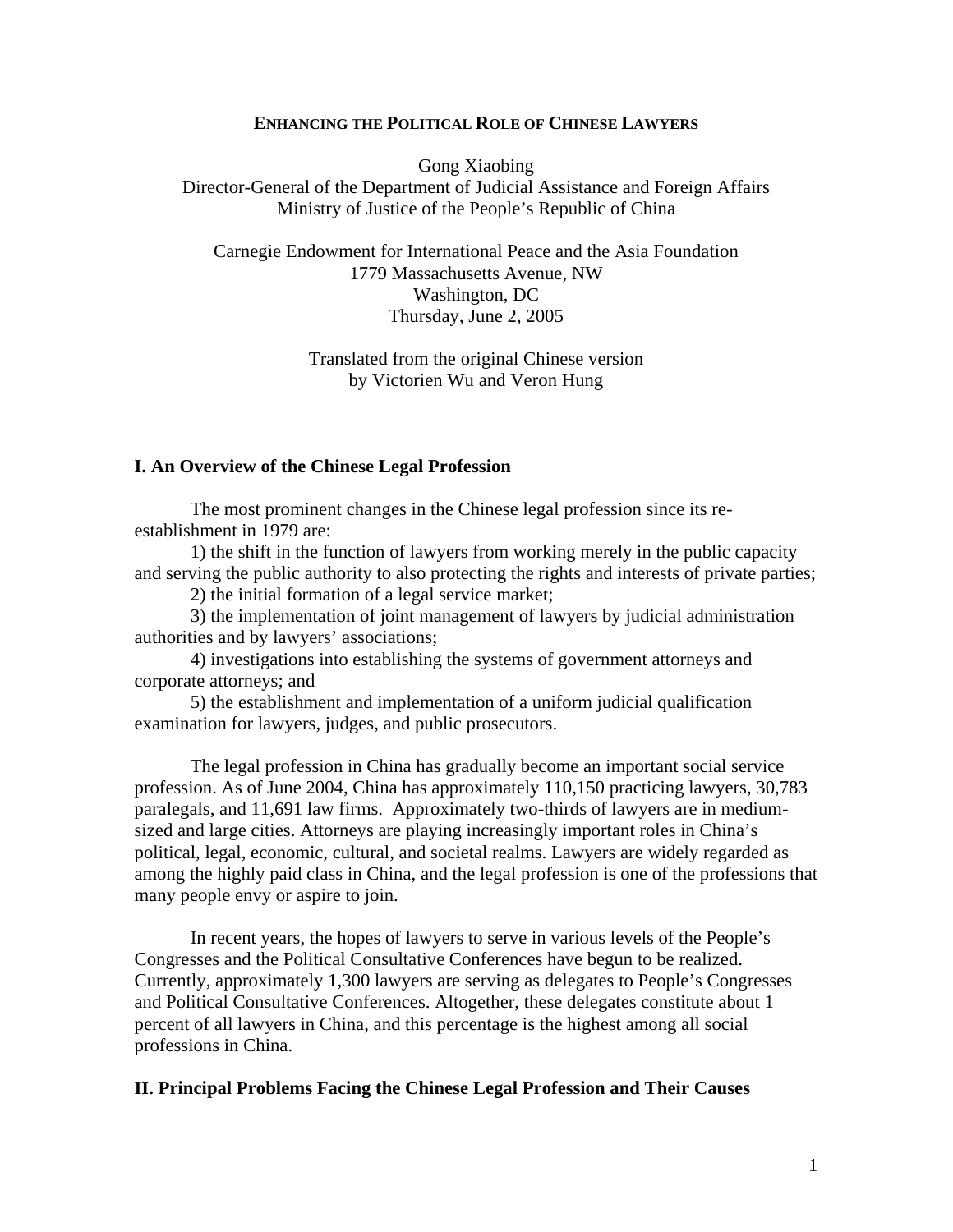## A. Principal Problems

1) many law firms in China are small;

2) many law firms provide only a limited range of services (namely criminal defense, counsel for corporations, and ordinary civil representation);

3) the vast majority of law firms have limited ability to handle legal practice that involves foreign parties;

4) China's lawyers lack experience in systematically managing partnership-based law firms;

5) the liability insurance system for malpractice has not yet been fully established;

6) most lawyers are concentrated in Beijing, Shanghai, and other economically dynamic areas, leaving Western regions in China with fewer and fewer lawyers and thus contributing to the polarization of the legal profession; and

7) the degree of education and overall quality of lawyers are often higher than those of judicial administration officials who are in charge of managing lawyers.

Generally speaking, the Chinese legal profession faces two main challenges. First, many lawyers lack professional ethics, thereby seriously damaging the overall image of the Chinese legal profession.

Second, the political status of Chinese lawyers is not high, the system that protects the rights of Chinese lawyers is deficient, the environment for legal practice is deteriorating, and the risks in providing legal services are growing. Lawyers often encounter four difficulties in criminal defense, namely,

difficulty in investigating and obtaining evidence,

difficulty in getting access to case files kept by the authorities,

difficulty in meeting with the defendants, and

difficulty in having judges consider their defense opinions.

The recently uncovered case of She Xianglin in Hubei fully reveals the deficiencies in the Chinese criminal defense system.

Brief description of the case of She Xianglin: Eleven years ago, the court in Jingshan County, Hubei Province, sentenced She Xianglin to fifteen years in prison for allegedly murdering his wife. His mother succumbed to significant despair and anger following his sentencing and soon passed away. Recently, after eleven years of She's imprisonment, his wife unexpectedly showed up. The court declared him not guilty and ordered that he be released from jail. She, however, has become handicapped and is thus unable to work. He recently filed a lawsuit demanding 6 million RMB in compensation.

B. Brief Analysis of the Causes of These Problems

There are numerous reasons for the above-mentioned problems. But I believe that the most fundamental cause is the improper conceptualization of the function and nature of Chinese lawyers: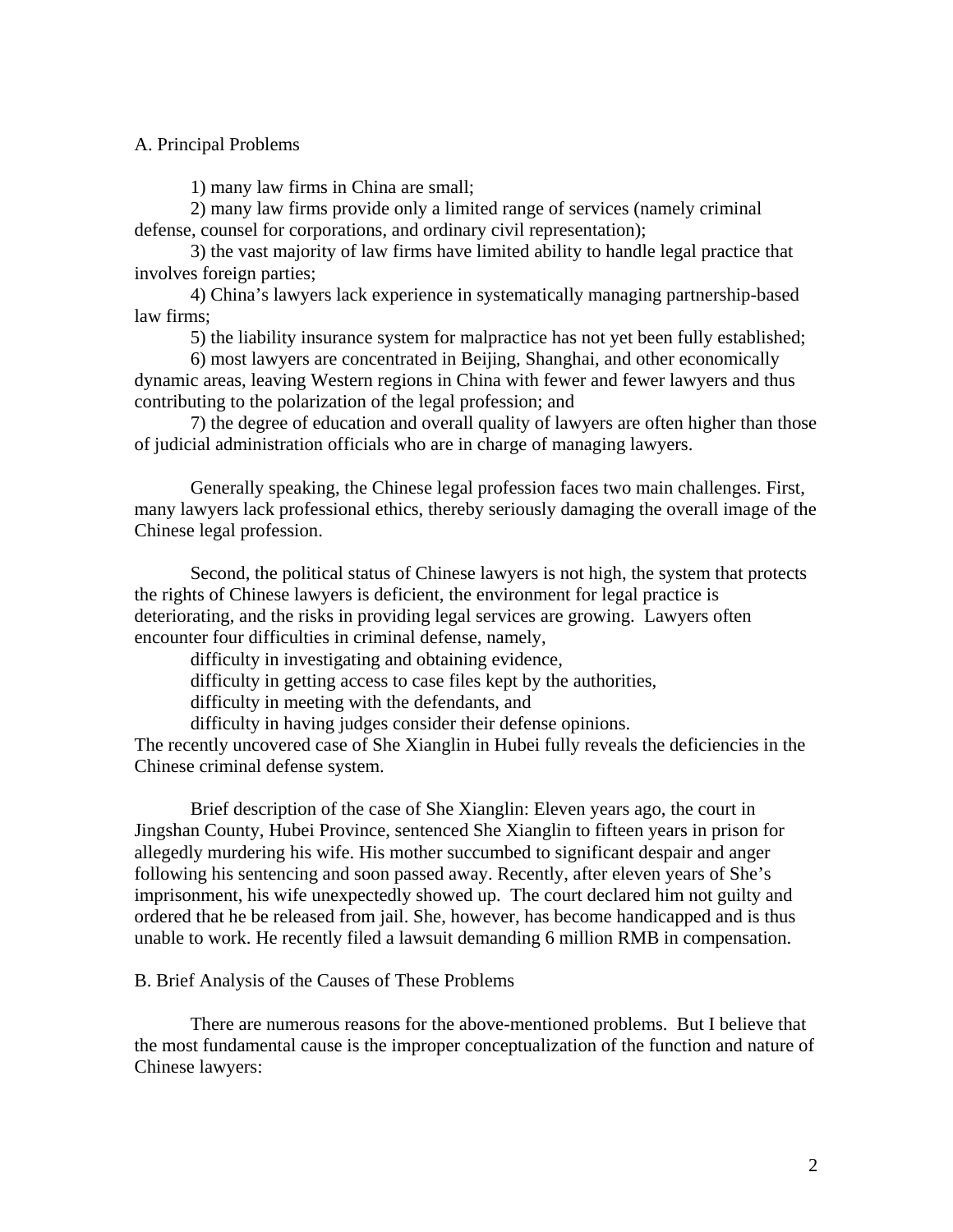First, the design of China's lawyers system shows that lawyers are considered to be "businesspersons" who can only make money. Officials subconsciously believe that since lawyers have "jumped into the sea" (i.e. joined the business world), they cannot go back to the "shore." In other words, lawyers have already earned money, they can no longer be officials. They cannot have the best of both worlds.

Second, in the mind of a considerable number of officials who are at relatively high levels of government, lawyers are seen as a marginalized group of individuals who are irrelevant to mainstream political entities. Some leaders even see lawyers as an opposition force in the political realm. This overlooks the qualities, knowledge, and talents of Chinese lawyers, the elites of Chinese society, and this also clashes with the lawyers' own expectation that they can play an important political function.

Third, in the current political system, lawyers do not have a formal path through which they could enter politics or change their identities to enter into the "public power" domain. This results in this attitude among lawyers: "if I cannot influence future political and social developments, why should I be concerned about and hold myself responsible for social and political stability?"

# **III. Lessons that China Could Learn From the American Experience in Utilizing the Political Knowledge and Talent of U.S. Lawyers**

A key to solving these problems in the Chinese legal profession is to strengthen the force for self-discipline within the profession, thus enhancing the overall image of legal professionals. The former practice of relying on external pressure to push for improvements should be changed to encourage more internal forces and demands for better discipline. To this end, it is necessary to discard the old way of thinking and to correctly position the legal profession. This is the main subject that I have studied during my stay in the U.S. My research and analysis include the following three points:

1. The political and legal skills and knowledge of attorneys are valuable intellectual resources for a country's governance.

In the process of providing legal services, lawyers continually consolidate their legal knowledge and enhance their skills and experience in solving practical problems. As such, lawyers are valuable intellectual resources for ruling a country and society. In American history, the proportion of congressmen, governors, cabinet secretaries, and presidents who were previously lawyers is significant. In the current Congress, 163 Representatives (more than one-third of the House) and 58 Senators (more than half of the Senate) were trained in law. No other profession has such a high representation in the Congress. 23 out of 43 presidents in American history were once lawyers. No other profession in the U.S. has produced more American presidents. In fact, some people have even claimed that the "rule of law" in America is, in more accurate terms, the "rule of lawyers." This clearly shows that enhancing lawyers' political function is not a subjective goal but an objective development embedded in the political and legal systems of any rule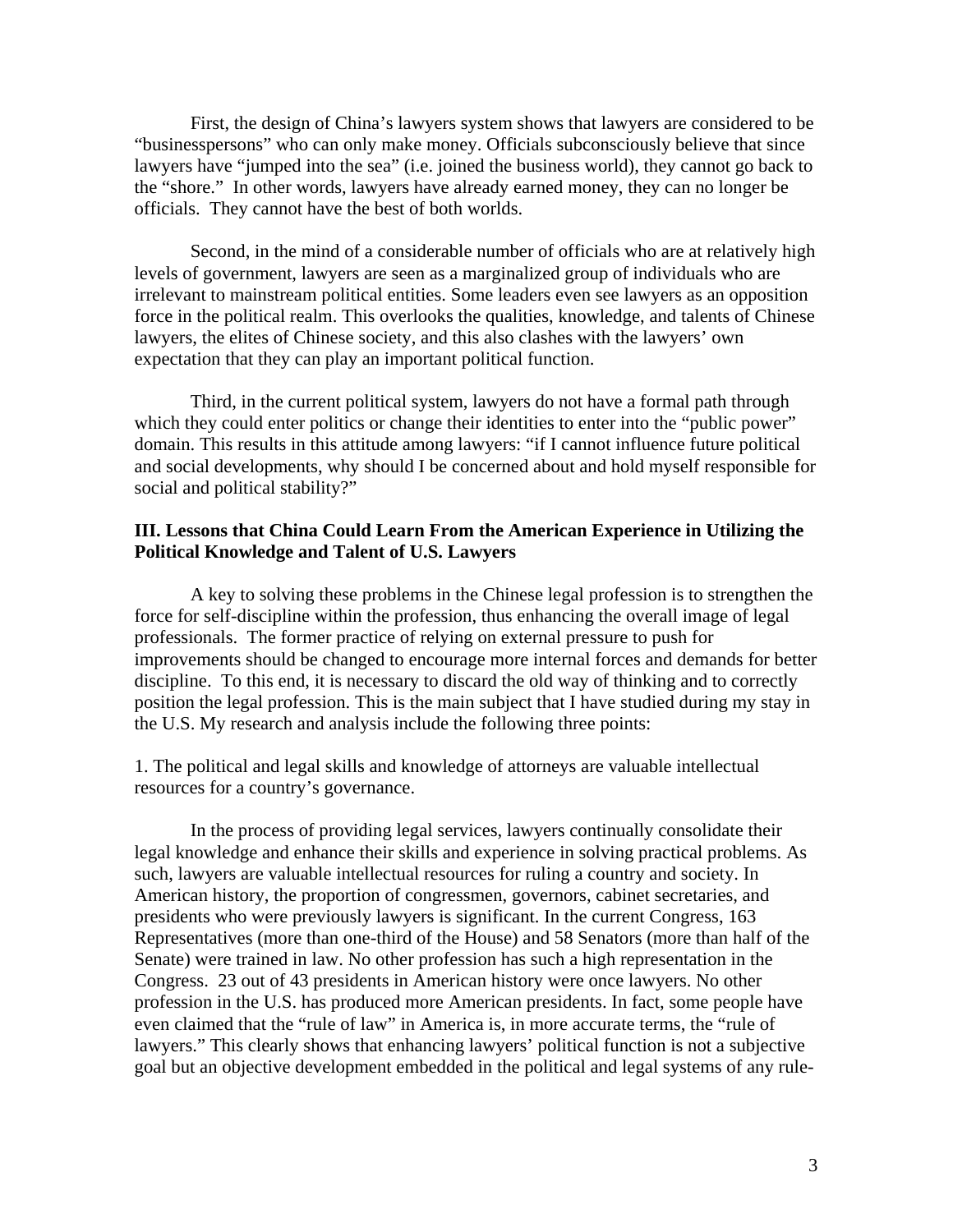of-law society. As China continues on the path toward the rule of law, it cannot, of course, be an exception to this principle.

2. Lawyers possess the natural inclination to enhance political and social stability.

The biggest wish of Chinese leaders today is to have political and social stability. In this regard, the history and the current state of the United States undoubtedly provide many useful lessons for China. Ever since the Civil War (which ended in 1865), the U.S. has almost not had, on its own soil, any civil military conflict and other internal turmoil that could have significantly undermined social stability. Its territory has expanded, its economy has grown, its technology has rapidly advanced, and its people are generally content and live in prosperous and safe conditions. The U.S. has become the world's only superpower. Legal professionals have played an important role in contributing to this achievement.

Propelled by market forces, the "contingent" of American lawyers has meticulously and cleverly captured every single conflict of interest and social dispute that could become profitable business opportunities. Their primary motivation is, of course, to obtain monetary gain, just as woodpeckers eat worms to nourish themselves and produce offspring. But objectively, lawyers are indeed able to discover these conflicts and direct them, in a timely fashion, to legal channels for resolution. This has brought about the following social effect: conflicts and disputes can, in accordance with the wishes of lawmakers, be timely exposed and legally resolved, thereby enabling society to preserve harmonious, balanced, and beneficial development. Under this mechanism, the country enjoys important political benefits – social stability – without enormous public expenditures. This mechanism has also created a significant number of job opportunities and a good source of tax revenue. Statistics indicate that in 2003, lawyers in the U.S. together earned approximately 187.5 billion US dollars, an amount equivalent to 1.67 percent of GDP. At the same time, 1.2 million legal services jobs were created.

3. A Political Design that Could "Maximize Benefits and Minimize Harm".

A country ought to have a system that ensures a smooth channel for talents to join the public sector. The legal profession gathers a considerable number of talented individuals who have the skills and good qualities needed for the management of modern society. Opening a path for outstanding lawyers to enter the political system not only resolves the problem of how a rule-of-law country could find political and legal talents, but also helps to somewhat alleviate negative factors in the political realm. Accomplishing two goals with one act, why not? The primary function of a political system is to foster solidarity, consolidate political power, resolve conflicts, and stabilize society. In this regard, the legal profession in the U.S. has become an important component of the American political system.

Today, China has approximately 120,000 legal professionals. Every day, every single lawyer "performs public work," "represents" the people's interests, and seeks to understand and implement laws and policies of the country. As such, Chinese lawyers can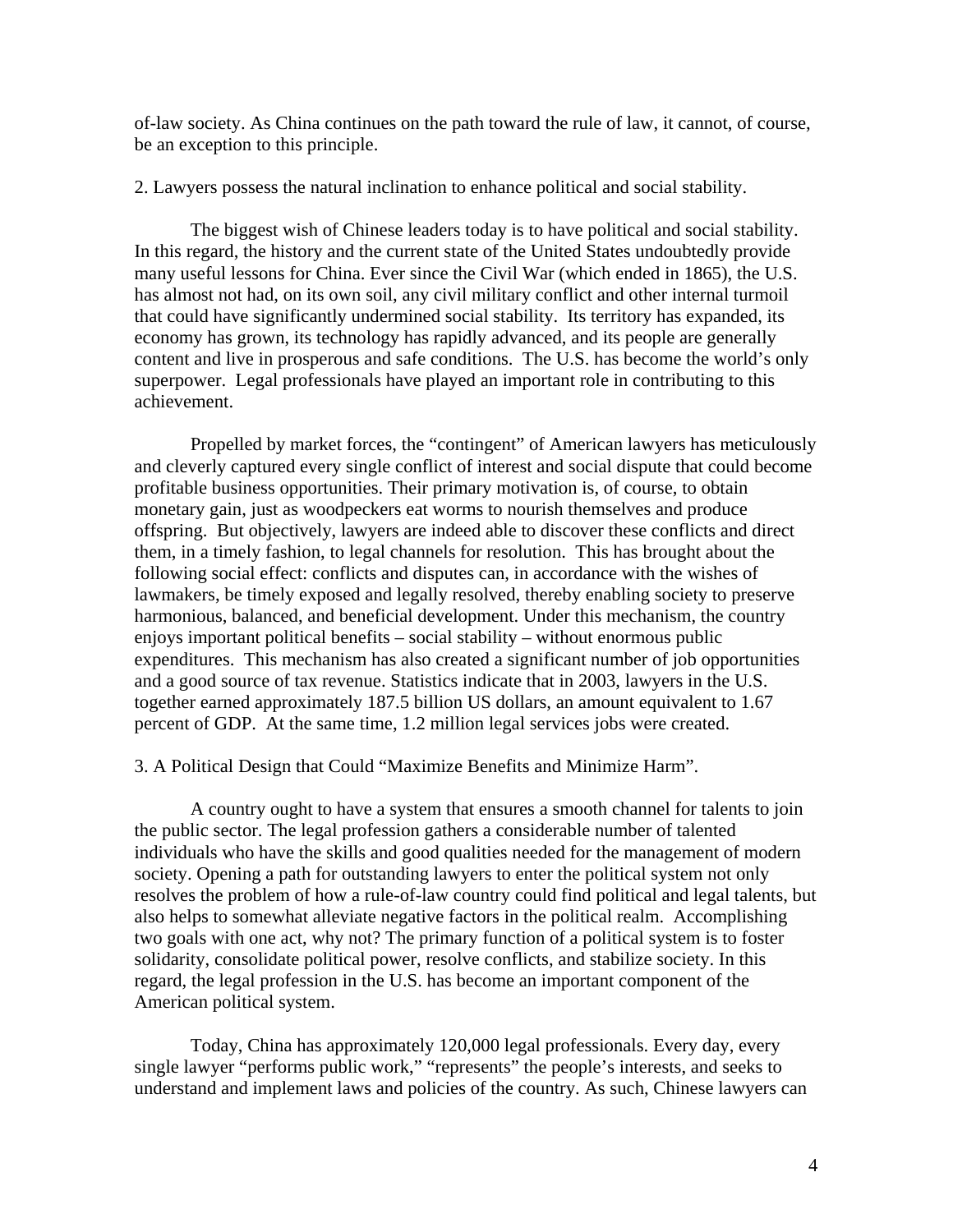act as a link to facilitate liaison between the ruling party and the public; they may also have the opposite effect. If an attorney, on average, interacts with 100 clients or corporations per year, then, every year, 120,000 legal professionals may indirectly affect 12 million individuals, families, or corporations and quietly and subtly shape their political direction, as well as that of the ruling party. This illuminates the important function that lawyers in China can play in helping to create a "harmonious society."

## **IV. Ideas for Fully Enhancing the Political Function of Chinese Lawyers**

To summarize the discussion above, the design of a system that could fully enhance the political function of lawyers is a political choice that China must make to realize the rule of law. To this end, it is extremely necessary to take the following seven steps to steadily enhance the political function of Chinese lawyers:

1. On the basis of China's current situations and drawing upon the American experience in attracting lawyers to the public sector, China should create channels through which lawyers can assume leadership positions at various levels of party and state organs.

2. China should reform the old system, under which law graduates who pass the uniform judicial qualification examination but who have no prior experience in legal practice are selected to serve as judges and prosecutors. Instead, China should open the channels for lawyers, judges, and prosecutors to change their careers and build a system in which prosecutors and judges are selected from excellent lawyers who have compiled a rich record of litigation experience.

3. China should gradually create the position of "Attorney-General for the President and the Prime Minister," as well as the positions of Attorneys-General for heads of provinces, ministries, cities, and counties. Henceforth, these attorneys-general (or groups of legal consultants) should participate and be consulted in all major policy decision-making and state and diplomatic activities.

4. Increase the number of lawyers who serve as delegates to the People's Congresses and the Political Consultative Conferences at the state and provincial levels. Lawyers' participation in politics will enhance the overall quality of the delegates to the People's Congresses and the Political Consultative Conferences, reflect more accurately and timely the people's plights and wishes, and allow the delegates to better exercise their power in representing the people and in participating in and providing advice in the political process. At the same time, this will also improve the legal profession's understanding of the country's situation and the government's difficulties, thereby rationally enhancing their sense of responsibility to the country, to society, and to the public and ensuring the wellfunctioning of the cooperatively adversarial relationship between lawyers and the government.